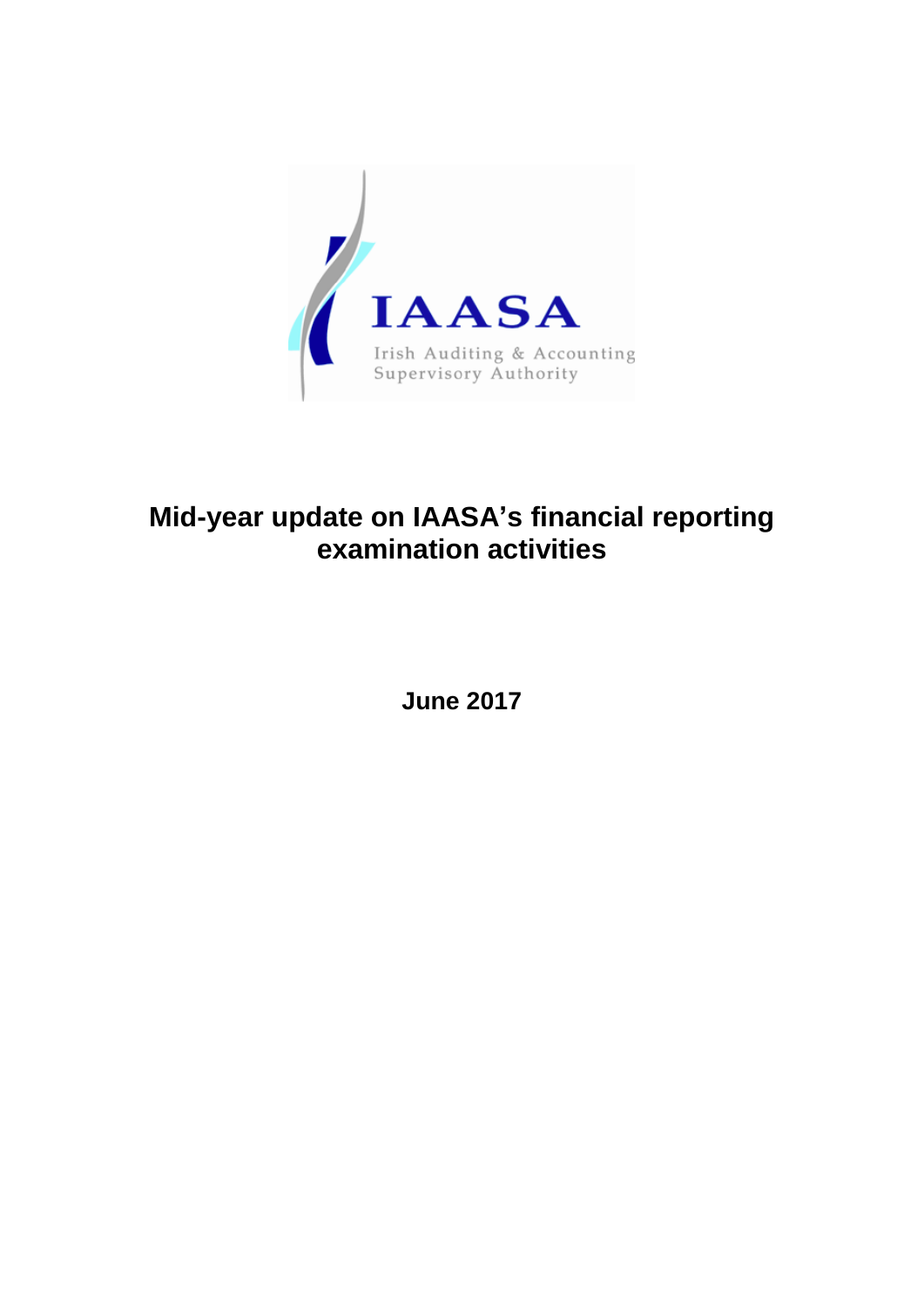# Mid-year update on IAASA's financial reporting examination activities

The primary function of IAASA's Financial Reporting Supervision Unit (FRSU) is to examine the compliance of financial reporting of those listed companies coming within its remit with applicable accounting standards. This remit extends to the annual and half-yearly financial reports of those companies.

With the majority of companies having half-yearly reporting dates of 30 June and with FRSU's examinations of companies' 31 December 2016 annual financial statements underway, this update is being issued to remind directors, Audit Committees and preparers of financial reports of some key topics to continue to consider and to provide stakeholders with an update to IAASA's accounting enforcement activities in 2017 to date.

#### **IAASA's 2016** *Observations* **document**

IAASA's 2016 *Observations* document focuses on some key areas that merit careful consideration in financial statements in the current reporting season including:

- (a) uncertainties facing entities brought on by low or negative interest rates, low commodity prices, volatility in exchange rates, Brexit and sluggish EU economic growth offset by an improving domestic economy;
- (b) the measurement of fair values and determining discount rates used in measuring pension liabilities; and
- (c) reporting financial performance, including the use of alternative performance measures (APMs or KPIs) and the quality of disclosures. Disclosures should be relevant and tailored to the reporting company's specify circumstances rather than being "boiler plate" in nature.

The *Observations* document can be accessed [here.](http://www.iaasa.ie/getmedia/4373c4a2-3b1b-45b5-a0d1-1e0f2d300eb9/IAASA-Obs-doc-2016.pdf)

### **ESMA Common Enforcement Priorities**

The public statement titled ["European Common Enforcement Priorities for 2016 Financial Statements"](https://www.esma.europa.eu/sites/default/files/library/esma-2016-1528_european_common_enforcement_priorities_for_2016.pdf) issued by ESMA, the [European Securities and Markets Authority,](https://www.esma.europa.eu/) in October 2016 specified the topics to be considered in respect of 2016 financial statements.

These topics are used by European national accounting enforcers, including IAASA, in their examinations of companies' 2016 annual and 2017 half-yearly financial statements.

The ESMA common enforcement topics identified are:

- (a) presentation of financial performance;
- (b) distinction between equity and liabilities; and
- (c) disclosure of the impact of new accounting standards in the financial statements.

Each of these topics is elaborated on in ESMA's public statement which is available [here.](https://www.esma.europa.eu/sites/default/files/library/esma-2016-1528_european_common_enforcement_priorities_for_2016.pdf)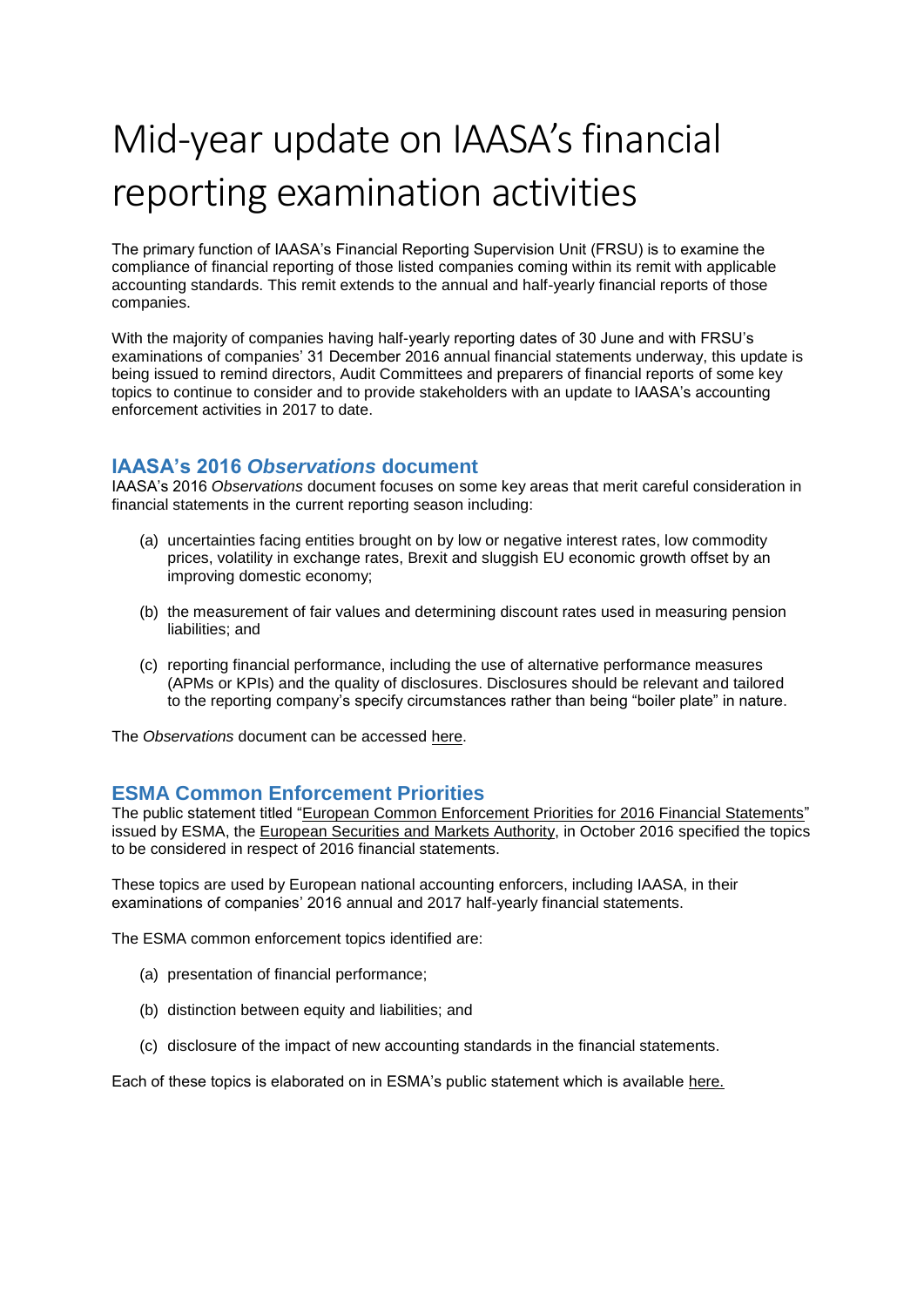#### **ESMA Guidelines on Alternative Performance Measures (APMs)**

ESMA published its Guidelines on Alternative Performance Measures (ESMA APM Guidelines) for issuers on 30 June 2015 which have been effective in relation to any APMs disclosed on or after 3 July 2016.

The ESMA APM Guidelines can be found [here.](http://www.iaasa.ie/getmedia/10dc7484-ac2d-4eff-aee0-0dcb86a0ed88/ESMA_APMs_2015.pdf)

IAASA is currently engaging with a number of companies in respect to their use of APMs and is coordinating its enforcement responses with other EU accounting enforcers to ensure consistent application of the ESMA APM Guidelines across Europe.

#### **New accounting Standards**

International Accounting Standards require disclosure of the impact of an impending change in accounting policy when the company has yet to implement a new IFRS Standard that has been issued but not yet come into effect<sup>1</sup>.

In that context, ESMA's [Public Statement](https://www.esma.europa.eu/sites/default/files/library/2016-1148_public_statement_ifrs_15.pdf) dealing with issues to be considered in implementing IFRS 15 *Revenue from Contracts with Customers* and its [Public Statement](https://www.esma.europa.eu/sites/default/files/library/2016-1563_public_statement-issues_on_implementation_of_ifrs_9.pdf) dealing with issues to be considered in implementing IFRS 9 *Financial Instruments* have continued applicability.

IAASA is currently engaging with a number of companies in respect of the extent to which they disclose the impact of new IFRS Standards in quantitative and qualitative terms.

#### **Brexit**

1

Risks and uncertainties consequent on Brexit remain following the outcome of the UK general election and the continued uncertainty as to how "hard" any exit agreement may be.

In that context, the considerations set out in IAASA's Information Note ["Consideration of the impact of](http://www.iaasa.ie/getmedia/c400a126-d2be-49e5-96e0-66bfe998775d/Brexit-Info-Note-12jul16.pdf)  [Brexit for issuers' half-yearly financial reports"](http://www.iaasa.ie/getmedia/c400a126-d2be-49e5-96e0-66bfe998775d/Brexit-Info-Note-12jul16.pdf), which sets out factors that IAASA suggests should be considered by companies when preparing financial reports, continue to be of relevance.

The Information Note may be accessed [here.](http://www.iaasa.ie/getmedia/c400a126-d2be-49e5-96e0-66bfe998775d/Brexit-Info-Note-12jul16.pdf)

#### **Topics arising from IAASA's current year examinations**

A number of financial reporting examinations of companies' 2016 annual financial statements are underway or have already been completed. Some common themes identified from those examinations include:

(a) the classification of and disclosures surrounding liabilities and provisions relating to uncertain tax positions (including interest and penalties thereon) in the context of IAS 12 *Income Taxes*, IAS 37 *Provisions, Contingent Liabilities and Contingent Assets*, IFRIC 23 *Uncertainty over Income Tax Treatments*<sup>2</sup> , and paragraphs 112(c), 125 and 131 of IAS 1 *Presentation of Financial Statements*;

<sup>1</sup> Paragraph 30 of IAS 8 *Accounting Policies, Changes in Accounting Estimates and Errors* requires disclosure of an impending change in accounting policies when the company has yet to implement a new IFRS Standard that has been issued but not yet come into effect (irrespective of whether it has already been endorsed in the EU). In addition, it requires disclosure of 'known or reasonably estimable information relevant to assessing the possible impact that application of the new IFRS will have on the company's financial statements in the period of initial application'. These requirements encompass both qualitative and quantitative information. The objective of these requirements is to enable users of the financial statements to understand the expected impact that the future application of the new Standard will have on the financial position and performance of the company

<sup>2</sup> IFRIC 23*,* which was issued on 7 June 2017 and is effective for annual accounting periods beginning on or after 1 January 2019, has not yet been endorsed by the EU